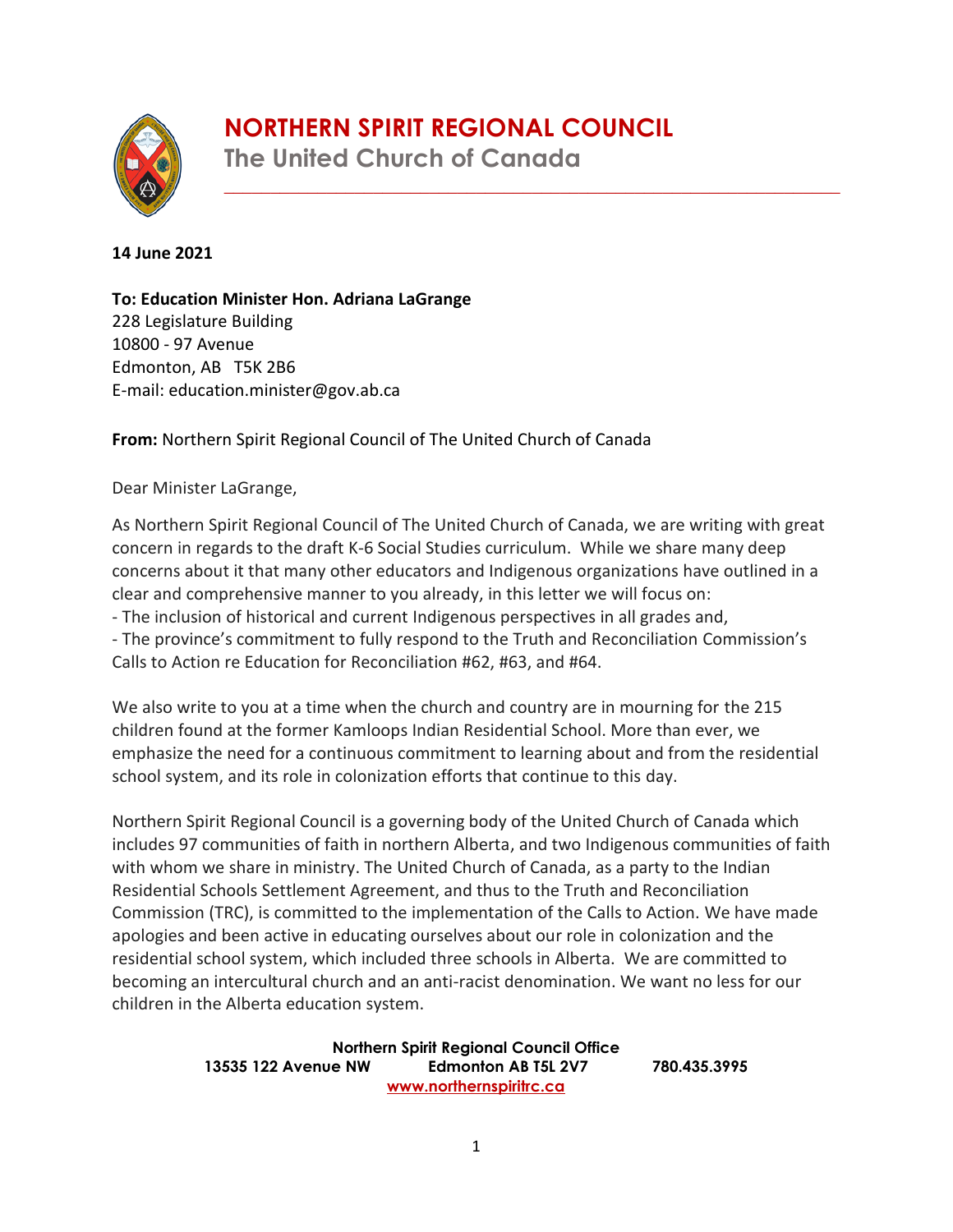We were so encouraged in 2014 when the Alberta government made a promise to include 1) mandatory content on residential schools and treaties for all Alberta students; 2) a Kindergarten to Grade 12 curriculum development standard; and 3) support for professional learning opportunities for teachers. In June 2016, the Joint Commitment to Action was signed by representatives of the Government of Alberta, the National Centre for Truth and Reconciliation and five Alberta education stakeholder organizations as part of an enduring commitment to respond to the Calls to Action from the TRC. Call #62 reads: "*We call upon the federal, provincial, and territorial governments in consultation and collaboration with survivors, Aboriginal people, and educators to i) Make age appropriate curriculum on residential schools, Treaties, and Aboriginal peoples' historical and contemporary contributions to Canada a mandatory education requirement for Kindergarten to Grade Twelve students."*

We believe that great work was being done to live up to that commitment, and we were already seeing positive changes in the understanding of our shared history, our ongoing relationships, and the well-being of Indigenous students in many of our schools and communities. This could only lead to a better Alberta and Canada, and demonstrate the ways of reconciliation.

With the appointment of the curriculum review panel and the March release of the draft K-6 curriculum, it seems like your Department and government have reversed course, and even exhibit contempt for ways of decolonizing the educational content and system. The Honourable Justice Murray Sinclair, Chair of the TRC, points to education as the key to reconciliation, stating, "Education got us into this mess and education will get us out of it". Unfortunately, it seems a further mess is in development.

### **We take particular note of the following fundamental problems in the Social Studies draft curriculum:**

- 1) Indigenous peoples' contributions are taught only in an historical context. There is no mention of Métis, Inuit or First Nations in any contemporary context.
- 2) Treaties are introduced in grade 4 and Indian Residential schools are taught in grade 5, with some reference to them in grade 6. This is too little too late.
- 3) Strong Eurocentric, American and Christian-centric colonial attitudes, including sympathy for white supremacy (Examples include: in Grade 6, the assumption is that the majority of the students are Christian who will "study other faith traditions so that unfamiliar practices become respected and understood in a pluralistic society." Indigenous traditions are not included in the investigation of ethnic and religious diversity. Support for the KKK is explored, rather than opposition.)
- 4) Parts of the curriculum fail to reference specific First Nations, but instead usually lump Métis, Inuit and First Nations all together.
- 5) The Métis resistance is inappropriately called an uprising. The tragic battle involving Métis at Duck Lake, Saskatchewan is minimized into a map skills outcome. (Grade 4)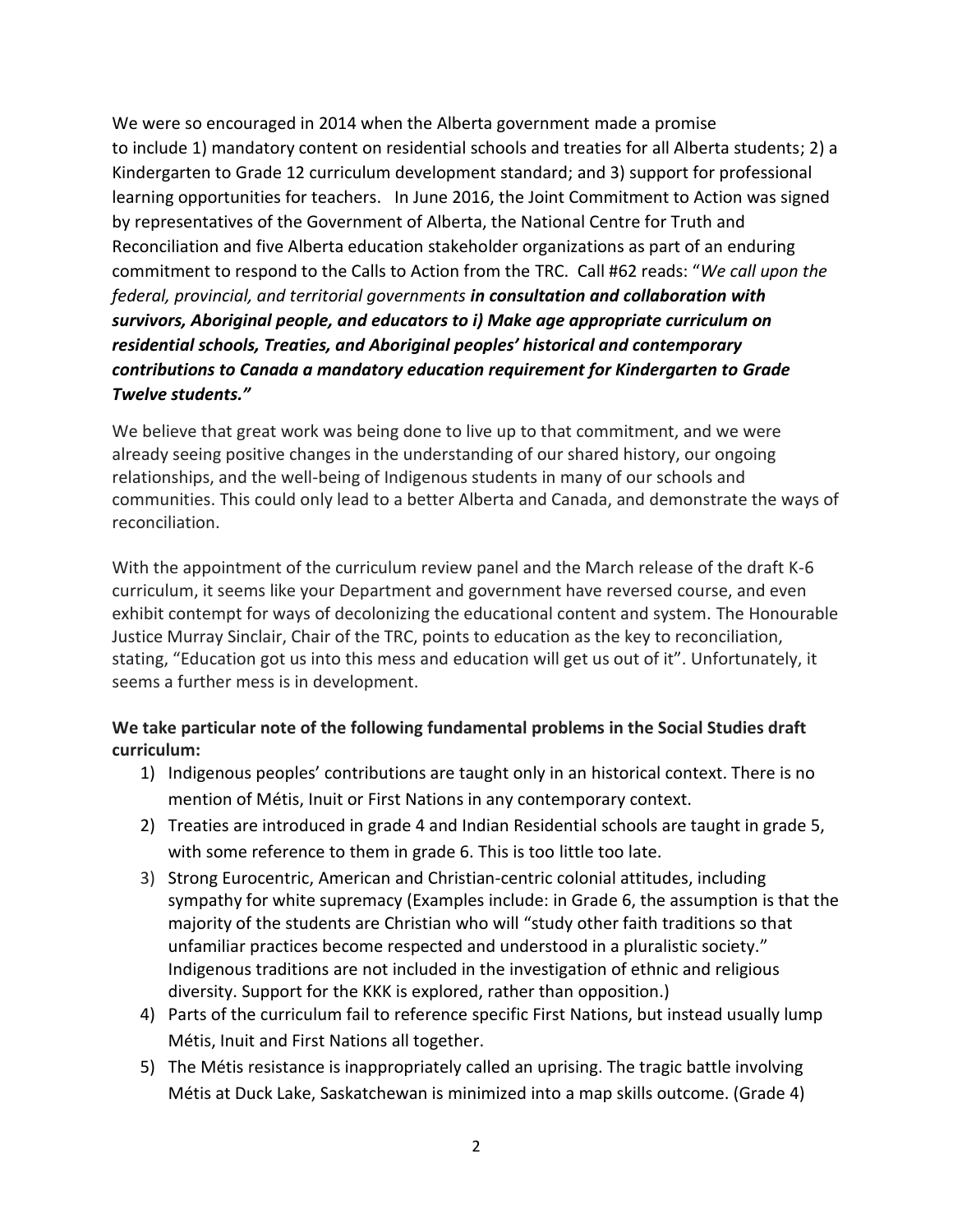As Justice Sinclair said, teaching such distorted views will "perpetuate a 'wall of mythology' about Indigenous peoples and their history that will be next to impossible to undo" and is an "act of discrimination." This draft Social Studies curriculum must not serve as a basis of education in this province.

Schools have such an important role to play in reconciliation and becoming an anti-racist society. It is through age appropriate curriculum that students are given the tools and knowledge to understand our collective history and current identity. This is why the United Church has itself developed a wide range of curricula and content for its own membership, including children and youth. Such understanding is the foundation of equitable and respectful relationships.

We beg you to:

1) reject this draft K-6 curriculum and return to what was already in progress when you became Education Minister, and was being developed in a non-partisan way.

 2) honor the Joint Commitment to Action, and *[Education for Reconciliation](https://www.alberta.ca/education-for-reconciliation.aspx)* (TRC Calls to Action).

 3) listen in good faith to current educational expertise, and to First Nations, Métis, and Inuit peoples; and involve them in the development of all aspects of the curriculum in true collaboration.

Indigenous advocates and knowledge keepers, and their non-Indigenous allies, struggled to change the curriculum even before the TRC. The changes made were the result of years of consultation, expertise and effort. We eagerly await your decision to take the right and honourable action to withdraw the entire March 2021-released draft K-6 Social Studies curriculum, and we look forward to receiving your response to this letter.

With prayers for all Creator's children and reconciliation,

#### **Rev Gord Waldie, chairperson**

**Rev Shannon McCarthy, Executive Minister**, on behalf of the Executive, Northern Spirit Regional Council of the United Church of Canada

Cc:

**Hon. Jason Kenney, Premier** 307 Legislature Building 10800 - 97 Avenue Edmonton, AB, T5K 2B6 E-mail: [premier@gov.ab.ca](mailto:premier@gov.ab.ca)

## **NDP Education Critic Hon. Sarah Hoffman**

5th fl Federal Building 9820 - 107 Street